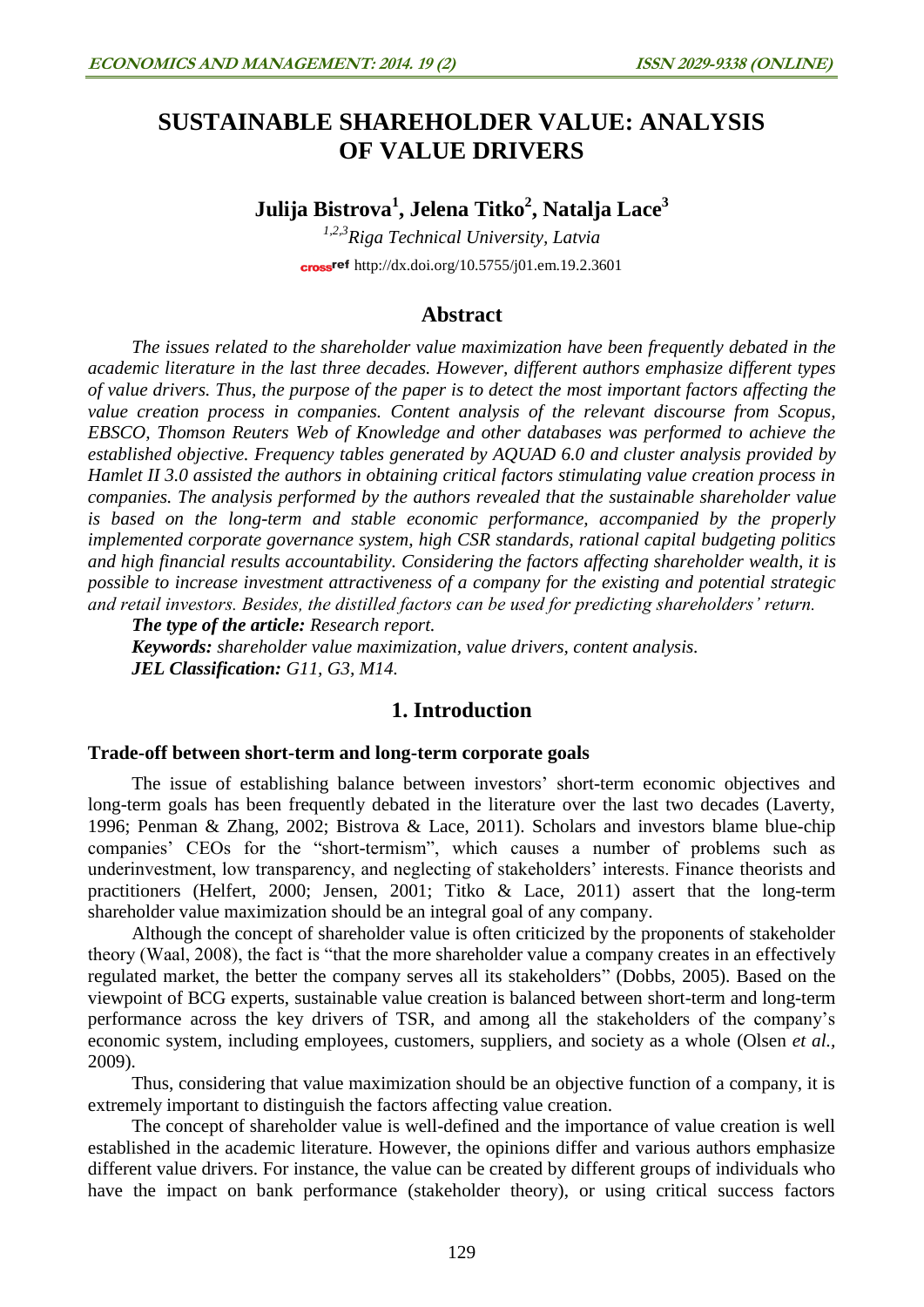(balanced scorecard approach - BSC). Value drivers can be classified as financial and non-financial, tangible and intangible, etc. The research question is – what are the most important factors affecting value creation and its sustainability?

#### **Shareholder value drivers**

Shareholder value (SHV) is most often associated with the net present value of predicted cash flows attributable to the company's owners (Moir *et al.,* 2007; Fabozzi & Drake 2009). In this case SHV is driven by the sales growth rate, operating profit margin, incremental capital investment, income tax and cost of capital (Rappaport, 1986). Financials representing company's economic performance will be always mentioned among the factors affecting the value of a company.

However, sustainable financial results are achieved, implementing different corporate strategies that require indroduction of additional value drivers, such as customer loyalty management, financial gearing, corporate control, innovation capacity etc. (Walters, 1997).

In addition to the financial drivers, the importance of intangible value factors, such as customer relationship, product innovation, customized products, employee skills, is highlighted in the literature. Creators of the Balanced Scorecard assert that intangible assets amount to about 75 percent of the company's value (Kaplan & Norton, 2003). A number of quality- and customeroriented models was proposed to supporting value-based management: Deming Management Method (Deming, 1986), Baldrige Quality Award Criteria (Gale, 1994), Service-Profit Chain (Heskett *et al*., 1994) and others. All these models include value drivers in three fundamental categories – people, processes and relationships – that are viewed as sources of company's value capacity.

The term "shareholder value" is frequently used together with the terms "corporate sustainability", "sustainable development" etc. (Pojasek, 2007; Burnett, 2011; Kocmanova et al., 2011). Corporate sustainability is a business approach to create long-term shareholder value by embracing the opportunities and managing the risks derived from economic, environmental and social developments. Besides, the commitment to the sustainable development means paying attention to all of the company's stakeholders. Thus, the concept of "sustainable shareholder value" aligns ideas of the stakeholder theory and the relationship value management with the elements of corporate social responsibility.

According to the relationship value management concept, there are three main stakeholder groups, which need to be managed to improve value creation and delivery processes: employees, customers and shareholders (Payne & Holt, 2000). The role of customers and employees in sustainable value creation is emphasized by the various researchers (Coveney *et al*., 2003; El-Bannany, 2008; Storbacka *et al.,* 1994; Hallowell, 1996; Jamal & Anastasiadou, 2009). However, stakeholder groups include not only customers and employees, but also suppliers, community, governments, and environment (Moir *et al*., 2007). Nowadays, public interests are focused on the social and environmental issues. This is the reason why sustainability reports become an integral part of the corporate reporting. Sustainability reporting can contribute to the shareholder value creation by maintaining a reputation of a company, as a socially and environmentally responsible organization.

Apart from the already mentioned value factors, corporate governance, which aims to solve the agency problem, is considered to be a contributor to the company's shareholder value in the long term (Moradi, 2012; Stančic *et al.*, 2012). A number of studies state that the corporate governance has strong influence on the stock market returns: in Germany the monthly difference in performance of well and poorly governed firms is 1.73% (Drobetz *et al.*, 2003), in USA the difference of 8.5% is even more evident (Gompers *et al.*, 2003). In pan-Europe research Dutch scientists Bauer, Guenster and Otten (2004) also showed an evidence of positive correlation between the firm value and the quality of corporate governance. The research indicates that the separate elements of the corporate governance system such as board independence, stock ownership of board members, CEO and Chairman separation may have a significant influence on the equity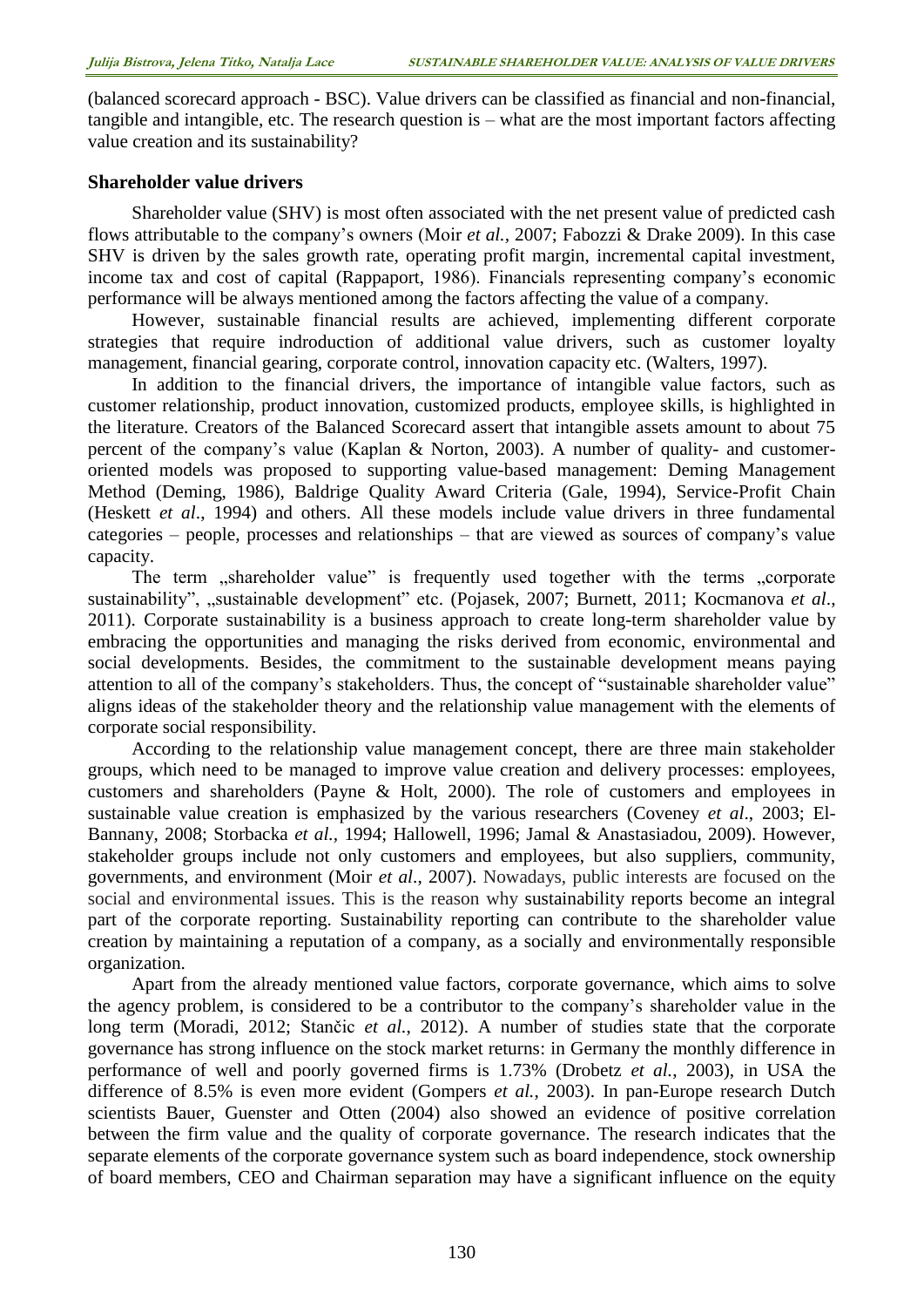performance, and, thus, on shareholder value maximization (Hermalin & Weisbach, 1998, 2003; Bhagat & Black, 2002; Bhagat *et al.*, 1999, Brickley *et al.*, 1997).

Though the corporate governance is already related to the ethics, still the authors consider that the problems of the managers' opportunistic behavior and earnings quality should be explored separately. The importance of this factor is prompted by the 2000s corporate scandals, recent failures of a number of Chinese companies due to the unethical corporate behavior, which caused poor financial result plausibility. Creative accounting practices and frauds deteriorate the plausibility of financial results as it was described by Howard Schilit (2002). Besides, high accruals reduce the plausibility of earnings and negatively affect equity performance (Dechow & Dichev, 2001; Mahedy, 2005; Sloan, 1996). Usually one sees a significant equity price drop at the moment of accounting mispractice discovery. Therefore, to achieve shareholder value sustainability, the factor of the earnings quality should not be neglected.

#### **Research goal and hypotheses**

The goal of the research was to determine the critical factors, which have an impact on the long-term value maximization for the company's shareholders. Several hypotheses were formulated by the authors:

*H1: Corporate governance, earnings quality and capital management are the major factors, which can sustain maximum shareholder return in the long term.*

*H2: Sustainable shareholder value is a long-term concept.*

*H3: Scholars and practitioners from the developed and emerging markets have different understanding of the meaning of the notion of "shareholder value" and the factors influencing it.*

*H4: The meaning of the notion of "shareholder value" and the factors influencing it experienced alterations provoked by the historical events, which occurred in the financial markets.*

The current research expands the horizon of understanding the concept of shareholder value in a sustainable perspective. Although the traditional view of the shareholder value usually contradicts with the ideas of the stakeholder theory proponents, the shareholder value model, which can be developed based on the obtained results satisfies the postulates of both theories (Bistrova, Lace, 2011).

#### **2. Method**

To understand the notion of the sustainable shareholder value, the authors suggest collecting definitions of the notion and text segments related to the term provided by the different authors. In total, 100 abstracts of the published scientific papers from Scopus, EBSCO, Thomson Reuters Web of Knowledge and other scientific databases were collected. Publishing period covers 40 years (1972-2012). The relevant abstracts for the research purposes were selected based on the criterion of mentioning the notions of 'shareholder value creation', 'shareholder value maximization', 'shareholder value sustainability' and similar word combinations.

Data processing was done with the help of text statistical software programs AQUAD 6.0 and Hamlet II 3.0.

Using the software AQUAD for data processing, the procedures of both of classical and interpretative content analysis were applied. To prepare the data for the analysis, the entire database was divided into five blocks according to the qualitative characteristic of the source of literature: (1) the publishing year of the analyzed paper, and (2) research origin (classified based on the author's affiliate location).

For the developed countries two "breaking" points were chosen: (1) the year of 2001 due to the huge number of the corporate collapses, and (2) the year of 2008 that is considered to be the years of the worst financial crisis since the Great Depression. For the developing countries – only the year of 2008 was used as a dividing point, because the financial year of 2001 as a dividing point appears to be relevant only for corporate America and other countries, which are regarded as mature markets.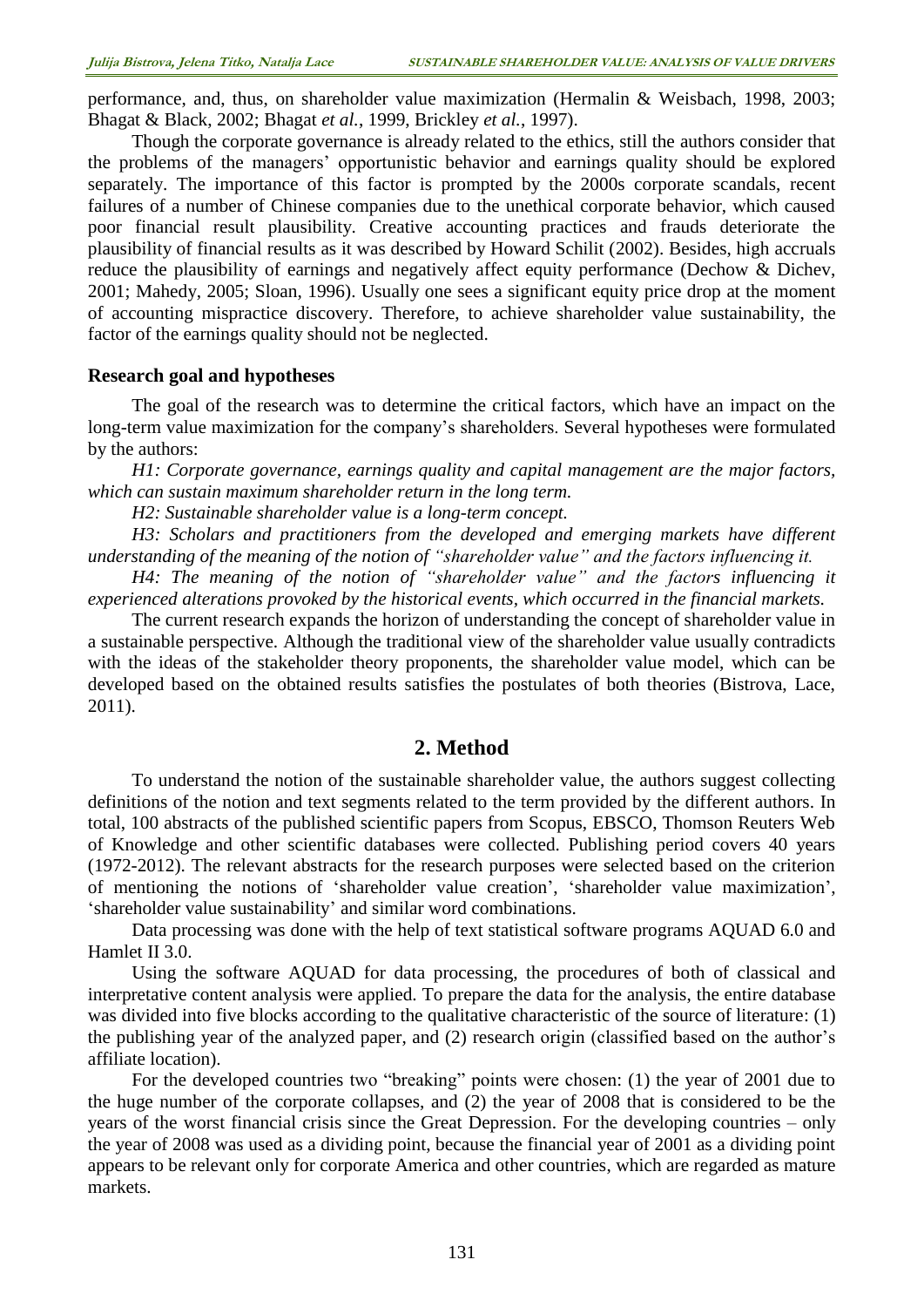The main purpose of this allocation was to test the hypotheses about the difference in approaches to shareholder value definitions from the viewpoint of different researchers based on their regional location. Besides, the concept has been transformed during the last decades, and it is important to detect recently emerged new elements and factors.

The process of reduction of the overwhelming amount of data was performed by identifying the content of data segments. The method of data categorization was used, i.e., the authors examined all text segments and extracted the so called "units of meaning" that were replaced by the codes.

Based on Huber (Huber & Gürtler, 2008), there are two strategies of coding, which can be used in the process of data coding in AQUAD: strategy of differentiation and strategy of generalization. The first strategy moves from general to particular considerations, while the second strategy starts with the particular aspects and leads to the general insights. The authors used both of them in the current research, starting with the strategy of differentiation to form the initial list of codes with the purpose to merge them further and to establish the list of theory-based categories. To choose the proper candidates from the initial list of codes to become the category codes, the analysis of frequencies was performed, and on its basis the authors made the relevant conclusions on the shareholder value drivers.

To support the evidence provided by the AQUAD software, the authors confirmed the results by means of the analysis done with the help of text analysis software Hamlet II 3.0. For the research purposes the wordlist was created based on the code categories prepared for AQUAD analysis. The wordlist consisted of the main entries and the related concepts/synonyms, which were assigned to each main entry. The following outputs on the shareholder value drivers were received: joint frequency analysis, cluster analysis, hierarchical dendogram, which are interpreted in the results and the discussion sections.

#### **3. Results**

Although the strategy of differentiation was used at the first stage of the research, not all elements were determined as units of meaning. For instance, code 'CSR' (corporate social responsibility) was used for replacing all data segments containing such informational elements, as eco-efficiency, attention to the community and natural environment, social and environmental concerns, etc. Abstracts containing the information related to such value drivers, as investment decisions and project profitability, were coded as 'capital investment'. If the researchers emphasized the role of the relational capital in value creation process, such text segments were coded as 'stakeholder management'. Factors related to the marketing decisions, strategic decisions and acquisitions plans were grouped into the code "corporate strategy". The code "performance" combines all the financial results that can be described as the sales growth rate, operating profit margin, profitability indices etc. Such deviation from the principles of the differentiation strategy was necessary as it excludes the situation of obtaining incomputable number of codes (Friese, 2012). In the current research the first stage of coding ended with 32 codes (see Figure 1 in Appendixes). The term 'shareholder value' replaced by the code 'SHV' was used for all the abstracts in order to test the research hypotheses. The results are grouped into five columns according to the initial data allocation: (A) developing\_before 2008, (B) developing\_since2009, (C) developed\_before2001, (D) developed\_2001-2009, (E) developed\_since2009.

Some of the codes were merged based on the theoretical propositions, as, for instance, in case of the corporate governance. Several codes, such as 'CSR' and 'performance' (financial results), that occurred most frequently, were used as independent categories (see Figure 2 below).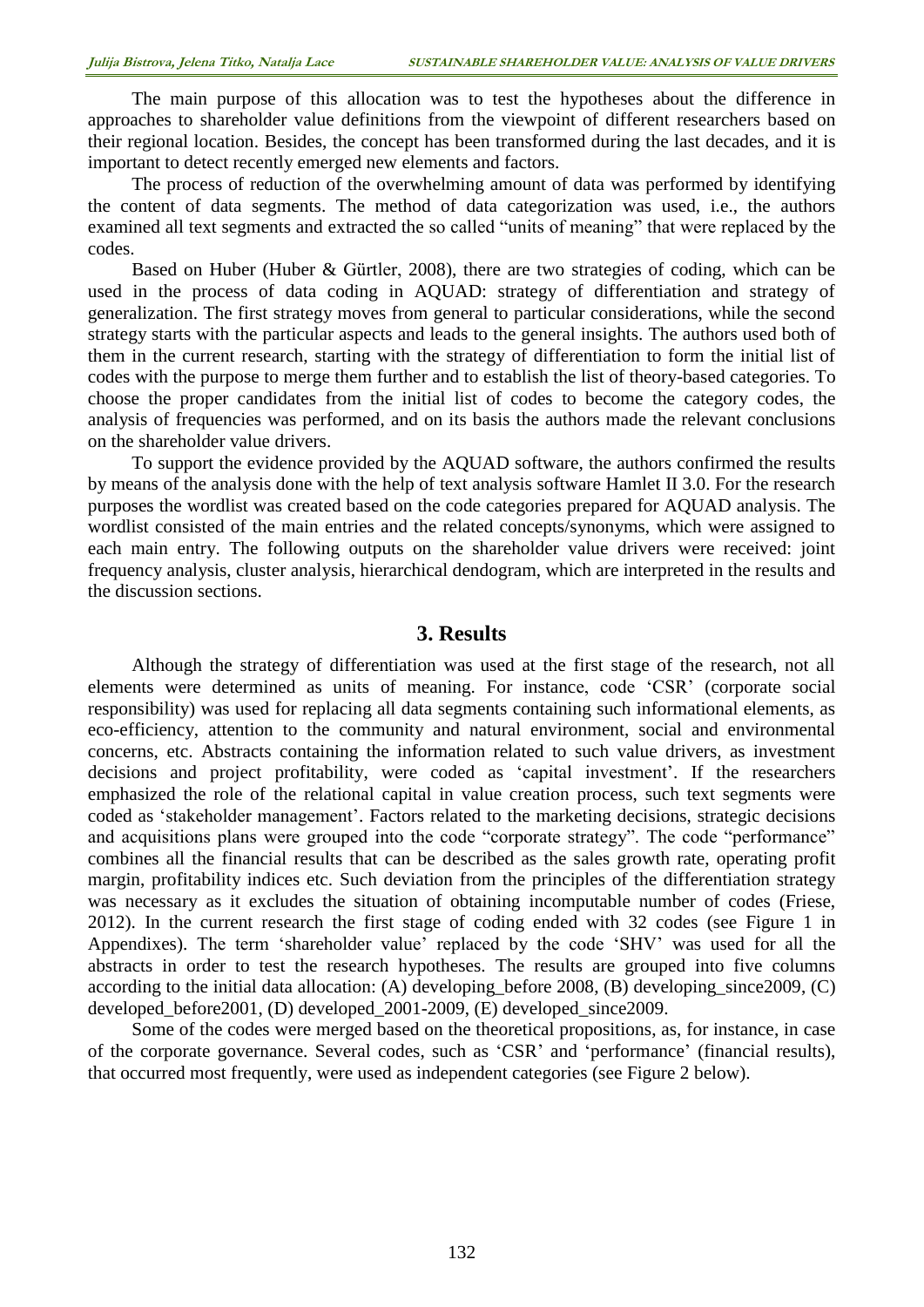

**Figure 2**. List of category codes

At the second stage of coding the pre-determined coding system was used. Additional codes ('ownership', 'competitive advantage', 'long-term') could not be included into any of the categories, but they appear to be meaningful or frequently occurring codes – thus, could not be omitted (see Figure 3 in Appendixes).

Apart from the frequency analysis, AQUAD offers the opportunity to test hypotheses by identifying the linkages between the determined codes. The authors checked the frequency of the simultaneous occurrence of the certain codes in the data segments. There are several pre-formulated types of linkages within AQUAD. The authors used two codes ('SHV' and 'long-term') occurrence in the same data document within a specified distance of each other. Figure 4 (in Appendixes) results demonstrate that there were 19 confirmations out of 100 cases, which was rather robust result and allowed authors to make a conclusion that shareholder value should be a long-term notion.

Confirmation of the obtain results in AQUAD was conducted with the analytical tools provided by the text statistical software Hamlet II 3.0. The word list for the analytical purposes was created on the basis of AQUAD analysis results and contained 10 main entries (see Figure 5 in Appendixes) and 41 synonym/related concepts.

The significant weight of the vocabulary list is attributed to the 'shareholoder value', 'corporate governance' and 'long-term' notions, while the least mentioned and, thus, least important are the following notions: 'CSR', 'ownership', 'strategic investments', the weight of which in the vocabulary list is in 2.6-3.3% range.

Figure 6 (in Appendixes) reflects joint frequencies of the main entries analyzed, showing the precentage of cases of joint occurrence of the notions. It is obvious that there is a link among the shareholder value and the 'corporate governance', 'long-term', 'stakeholder', 'ownership', 'financial results' and 'stakeholder' as in these cases Jaccard coefficient is equal to or exceeds 10%.

Relatively significant joint frequency is observed between the following pairs: corporate governance - stakeholder, financial results – capital management, corporate governance – long-term.

The hierarchal cluster dendogram (Figure 7 in Appendixes) demonstrates the cluster analysis offered by the Hamlet II. It appears that all the notions are connected at relatively high level of inclusion (approx. 0.3). 'Ownership' and 'strategic investments' seem to be the runts at a higher level of inclusion. Clearly obvious cluster is formed by the traditional shareholder value determinants: 'capital management' and 'financial results'. Another obvious cluster is seen with the shareholder-stakeholder concepts, which involves the following entries: 'long-term', 'shareholder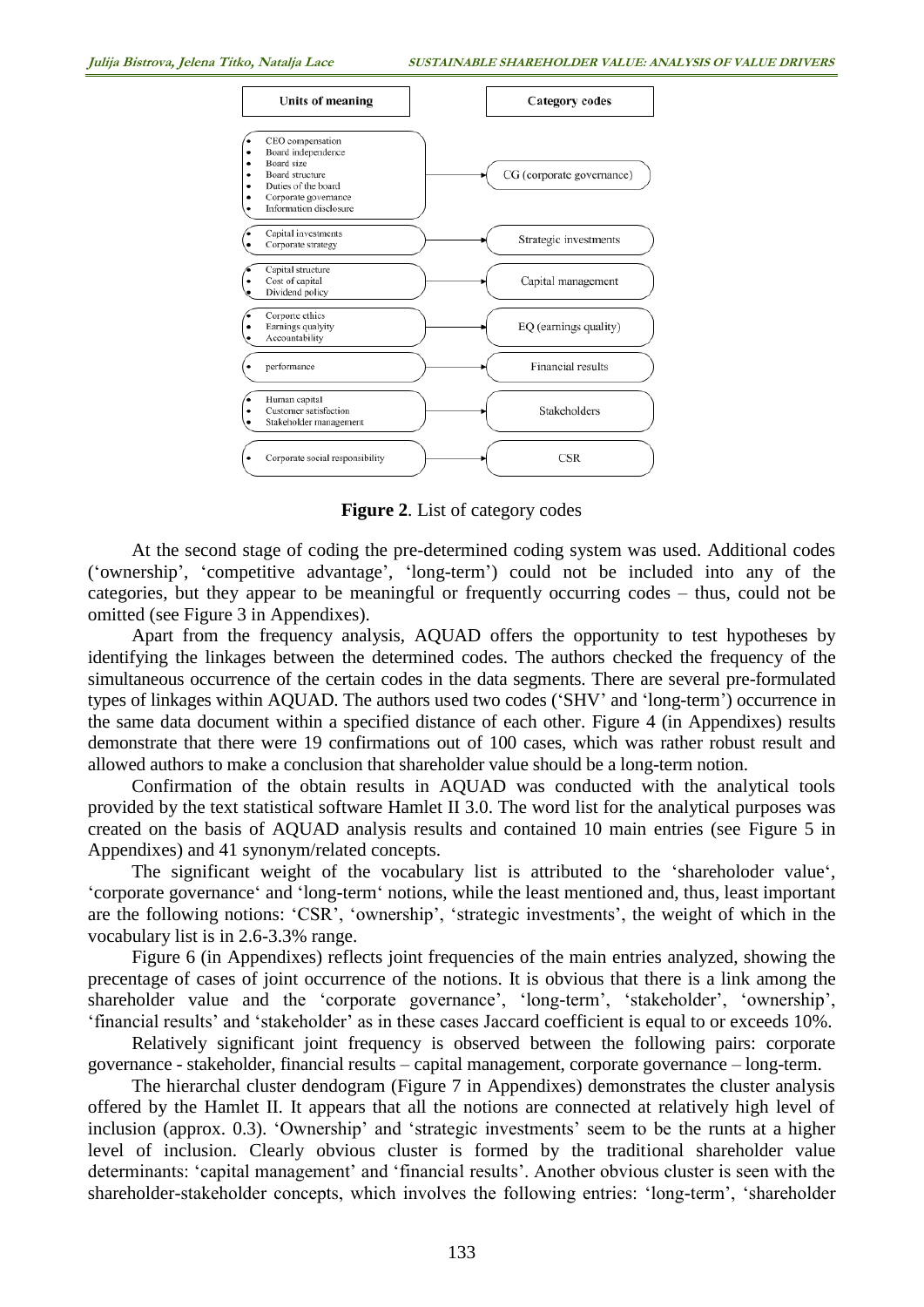value', 'corporate governance', 'stakeholder'.

The obtained results and possible implications are discussed and summarized in the discussion section.

#### **4. Discussion**

Current research has a sequentially-parallel mixed design. It started as a qualitative research, as the authors collected non-numerical data (definitions and text segments). Data processing was performed, using AQUAD 6.0 and Hamlet II 3.0. However, there were two stages of data analysis within AQUAD: (1) based on the initial coding system, using differentiation strategy, and (2) based on the pre-determined categories, using generalization strategy. Outcomes of the 1<sup>st</sup> stage coding were used for the data processing with Hamlet II. Thus, the authors triangulated the received results.

*H1: Corporate governance, earnings quality and capital management are the major factors, which can sustain maximum shareholder return in the long term.*

The hypothesis was proved, supported by the obtained results from AQUAD and Hamlet II. All of the mentioned factors have a significant influence on the shareholder value based on the word frequencies with the highest weight assigned to the corporate governance. Overall the authors were able to distinguish seven factors, which have an influence on the shareholder value sustainability: corporate governance, capital management, financial results, strategic investments, earnings quality, CSR, stakeholders. Besides, the ownership factor might be also picked out as a separate influencing indicator. Recognition of the mentioned factors, which succeed the long-term value maximization, provides the investor with the knowledge of how to perform fundamental analysis to be able to choose the long-term winners to the investment portfolio.

*H2: Sustainable shareholder value is a long-term concept.*

The results from both text analysis software programs provided the proof to the H2. Cluster analysis (Figure 7) demonstrates that the shareholder value and the long-term notions form a clear cluster. A very high joint occurrence (0.34) of these concepts is reflected in the joint frequencies analysis. The relation of these concepts is also proved by the linkages analysis (Figures 4). So, the shareholder value is the long-term concept and this meaning tends to gain importance in the last decade (Figures 1, 3).

*H3: Scholars and practitioners from the developed and emerging markets have different understanding of the meaning of the notion of "shareholder value" and the factors influencing it.*

Certain differences exist in understanding of the shareholder value concept in the developed and the emerging markets. The emerging markets researchers devote more attention to the financial results and capital management policies (in the developed markets 'capital management' factor was important before 2001). Higher value in the developed market is ascribed to the earnings quality, CSR, ethics, CEO compensation, stakeholder factors, which is especially evident after the financial crisis. Corporate governance is equally important in emerging and in the developed markets.

*H4: The meaning of the notion of "shareholder value" and the factors influencing it experienced alterations provoked by the historical events, which occurred in the financial markets.*

Figures 1 and 3 make it possible to follow the historical developments of the concept of shareholder value. It is obvious that after the corporate scandals and the financial crisis the corporate governance became a very important factor to sustain the shareholder value. CSR and stakeholder (e.g. customer capital) factors have also got much more attention in the recently. The traditional shareholder value drivers such as competitive advantage, financial results, capital management, on the contrary, have been considered to have lesser importance in the value creation in the recent years. Therefore, it is true that the notion of the shareholder value was affected by the historical events, which is expressed by the diminishing importance of the traditional value drivers and increasing importance of relatively novel determinants, which include corporate governance, stakeholders (primarily customers) and CSR as the value creators.

To summarize, the research results provide a thorough insight into the shareholder value concept, its influencing factors, differences in its meaning depending on the historical period and the economy development stage. Based on the results obtained in the study process, the model of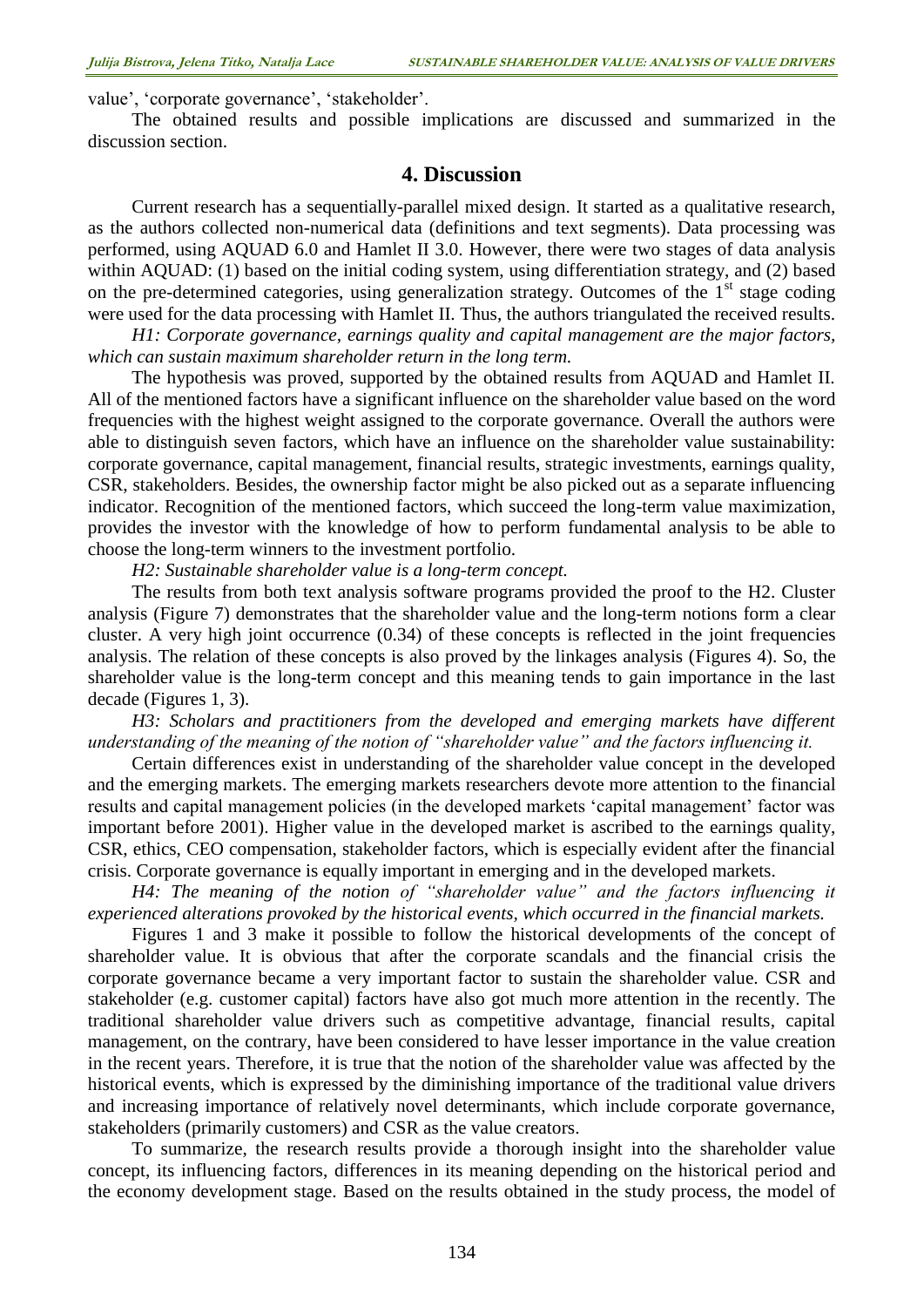the shareholder value sustainability can be developed to facilitate the long-term investor choice of the companies, which are able to deliver consistent returns. Awareness of the shareholder value influencing factors can also provide corporate executives with the advantage to know the 'receipe' how to increase the company's investment attractiveness and, therefore, be able to further deliver returns and satisfy the long-term interests of the shareholders and stakeholders.

#### **Acknowledgements**

*This research was conducted within the scope of the research "Enhancing Latvian Citizens' Securitability through Development of the Financial Literacy" Nr. 394/2012.*

### **References**

- Bistrova, J. & Lace, N. (2012). Trade-off between Investor's Short- and Long-term Goals. *Scientific Journal of RTU, 3. series, Ekonomika un uzņēmējdarbiba* 22, 23-29.
- Bauer, R., Gunster, N. & Otten, R. (2004). [Empirical Evidence on Corporate Governance in Europe.](http://www.fdewb.unimaas.nl/finance/faculty/Otten/journal%20asset%20management.pdf) *Journal of Asset Management*, 5(2), 91-104. <http://dx.doi.org/10.1057/palgrave.jam.2240131>
- Bhagat, S. & Black, B. (2002). The non-correlation between board independence and long term firm performance. *Journal of Corporation Law*, 27, 231-274.
- Bhagat, S., Carey, D. & Elson, Ch. (1999). Director ownership, corporate performance, and management turnover. *The Business Lawyer*, 54.
- Brickley, J. A., Coles J. L. & Jarrell, G. (1997). Leadership structure: Separating the CEO and chairman of the board. *Journal of Corporate Finance*, 3, 189-220. [http://dx.doi.org/10.1016/S0929-1199\(96\)00013-2](http://dx.doi.org/10.1016/S0929-1199(96)00013-2)
- Burnett, R. D., Skousen, C. J. & Wright, C. J. (2011). Eco-Effective Management: An Empirical Link between Firm Value and Corporate Sustainability. *Accounting and the Public Interest*, 11(1), 1-15. <http://dx.doi.org/10.2308/apin-10075>
- Coveney, M., Ganster, D., Hartlen, B. & King, D. (2003). *The Strategy Gap: Leveraging Technology to Execute Winning Strategies.* New York: John Wiley & Sons.
- Dechow, P. & Dichev, I. (2001). *The Quality of Accruals and Earnings: The Role of Accrual Estimation Error*. Stephen M. Ross School of Business/ Haas School of Business.
- Deming, W. E. (2000). *Out of Crisis.* Cambridge: MIT Press.
- Dobbs, R. (2005). Managing Value and Performance. *McKinsey Quarterly Online.* Retrieved from: [www.mckinseyquarterly.com](http://www.mckinseyquarterly.com/)
- Drobetz, W., Shillhofer, A. & Zimmermann, H. (2003). Corporate governance and expected stock returns: Evidence from Germany. *European Financial Management*, 10, 267–293. <http://dx.doi.org/10.1111/j.1354-7798.2004.00250.x>
- El-Bannany, M. (2008). A Study of Determinants of Intellectual Capital Performance in Banks: The UK Case. *Journal of Intellectual Capital, 9(3), 487-498.* <http://dx.doi.org/10.1108/14691930810892045>
- Fabozzi, F. J. & Drake, P. P. (2009). *Finance: Capital Markets, Financial Management, and Investment Management*. NJ: John Wiley & Sons. <http://dx.doi.org/10.1002/9781118266984>
- Friese, S. (2012). *Qualitative Data Analysis with ATLAS.ti.* London: Sage Publications, Inc.
- Gale, B. T. (1994). Managing Customer Value. New York: The Free Press.
- Gompers, P., Ishii, J. & Metrick, A. (2003). Corporate governance and equity prices. *The Quarterly Journal of Economics*, 118 (1), 107-155. <http://dx.doi.org/10.1162/00335530360535162>
- Hallowell, R. (1996). The Relationships of Customer Satisfaction, Customer Loyalty, and Profitability: An Empirical Study. *International Journal of Service Industry Management*, *7(4), 27-42.*  <http://dx.doi.org/10.1108/09564239610129931>
- Helfert, E. A. (2003). *Techniques of Financial Analysis: A Guide to Value Creation*. 10<sup>th</sup> ed. Boston: Irwin McGraw-Hill.
- Hermalin, B. & Weisbach, M. (1998). Endogenously Chosen Boards of Directors and Their Monitoring of the CEO. *American Economic Review*, 88(1), 96-118.
- Hermalin, B. & Weisbach, M. (2003). Boards of directors as an endogenously determined institution: A survey of the economic literature. *Economic Policy Review*, 7-26.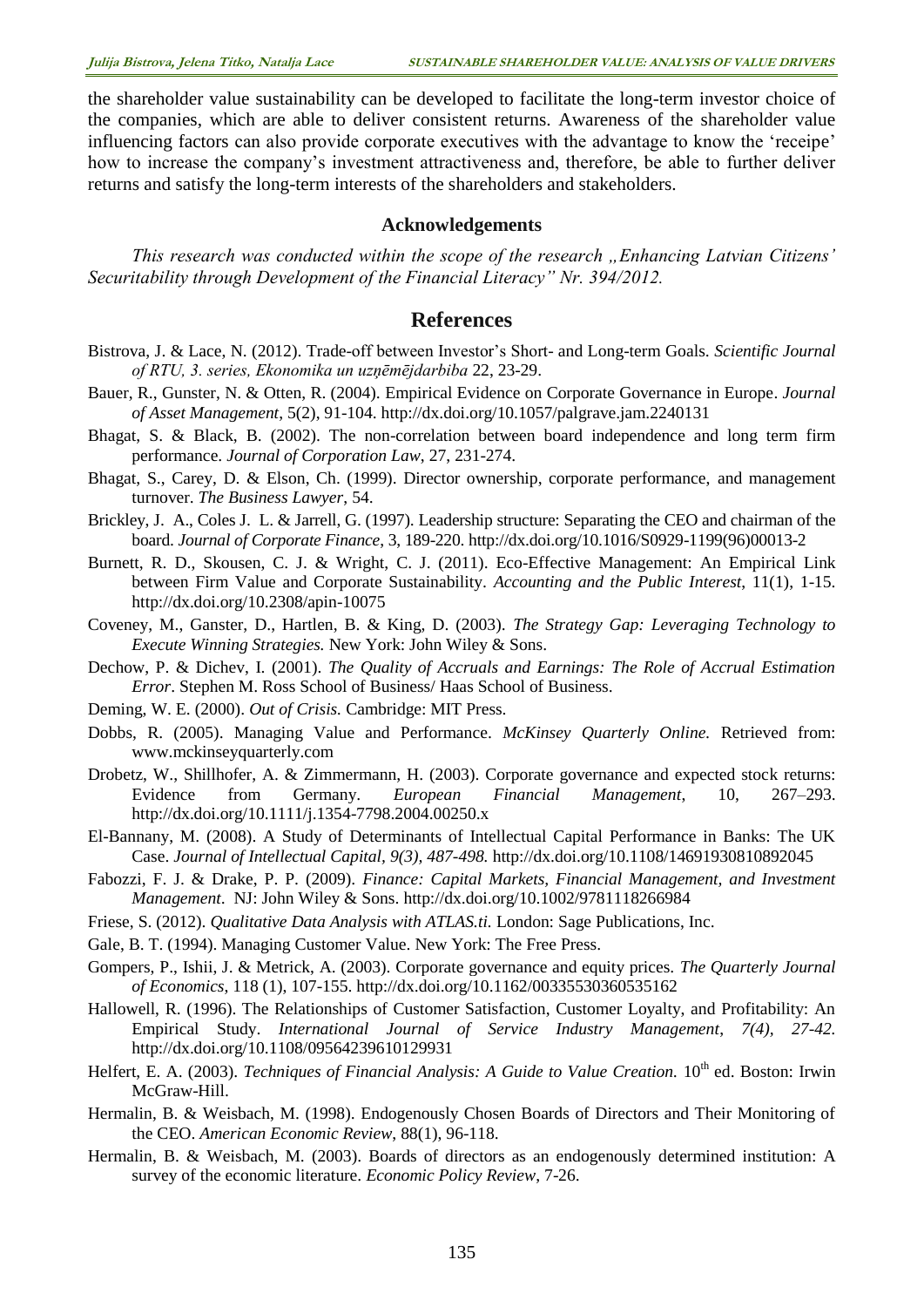- Heskett, J. L., Jones, T. O., Loveman, G. W., Sasser, W. E. & Schlesinger, L. A. (2008). Putting the Service-Profit Chain to Work. *Harvard Business Review, July-August.* Retrieved from: [http://hbr.org](http://hbr.org/)
- Huber, G. L. & Gürtler, L. (2008). AQUAD Six: Manual for the Analysis of Qualitative Data. Retrieved from www.aquad.de
- Jamal, A. & Anastasiadou, K. (2009). Investigating the Effects of Service Quality Dimensions and Expertise on Loyalty. *European Journal of Marketing,* 43(3/4), 398-420. <http://dx.doi.org/10.1108/03090560910935497>
- Jensen, M. C. (2001). Value Maximization, Stakeholder Theory and the Corporate Objective Function. *Journal of Applied Corporate Finance, 14(3),* 2001, 8-2. <http://dx.doi.org/10.1111/j.1745-6622.2001.tb00434.x>
- Kaplan, R. S. & Norton, D. P. (2003). *Strategy Maps: Converting Intangible Assets into Tangible Outcomes.*  Boston: Harvard Business School Press.
- Kocmanova, A., Hrebicek, J. & Docekalova, M. (2011). Corporate Governance and Sustainability. *Economics&Management, 16, 543-550.*
- Laverty, K. (1996). Economic "Short-Termism": The Debate, the Unresolved Issues, and the Implications for Management Practice and Research. *The Academy of Management Review, 21(3), 825-860.*
- Mahedy, J. (2005). Taking Earnings Quality into Account: A Practitioner's Research into Balance-Sheet Accruals. Retrieved from http://www.alliancebernstein.com/.
- Mertins, K., Wang, W. & Will, M. (2009). InCaS: Intellectual Capital Management in European SME Its Strategic Relevance and the Importance of its Certification. *The Electronic Journal of Knowledge Management, 7, 111-122.*
- Miles, M. B. & Huberman, A. M. (1994). *Qualitative Data Analysis: An Expanded Sourcebook.* Thousand Oaks, CA: Sage Publications, Inc.
- Moir, L., Kennerley, M. & Ferguson, D. (2007). Measuring the Business Case: Linking Stakeholder and Shareholder Value. *Corporate Governance*, 7(4), 388-400.<http://dx.doi.org/10.1108/14720700710820470>
- Moradi, N. S., Aldin, M. M., Heyrani, F. & Iranmahd, M. (2012). The Effect of Corporate Governance, Corporate Financing Decision and Ownership Structure on Firm Performance: A Panel Data Approach from Tehran Stock Exchange. *International Journal of Economics and Finance,* [4\(6\), 86-93.](http://www.ccsenet.org/journal/index.php/ijef/issue/view/501) <http://dx.doi.org/10.5539/ijef.v4n6p86>
- Olsen, E., Plaschke, F. & Stelter, D. (2009). Searching for Sustainability: Value Creation in an Era of Diminished Expectations. *The 2009 Value Creators Report*. Retrieved from: [www.bcg.com](http://www.bcg.com/)
- Payne, A., Holt, S. & Frow, P. (2000). Integrating Employee, Customer and Shareholder Value through an Enterprise Performance Model: an Opportunity for Financial Services. *International Journal of Bank Marketing, 18(6), 258-273.* <http://dx.doi.org/10.1108/02652320010358689>
- Penman, S. & Zhang, X. (2002). Accounting conservatism, the quality of earnings, and stock returns. *Accounting Review, 77, 237-264.* <http://dx.doi.org/10.2308/accr.2002.77.2.237>
- Pojasek, R. B. 2007. A framework for business sustainability. *Environmental Quality Management*, 17(2), 81–88. <http://dx.doi.org/10.1002/tqem.20168>
- Rappaport, A. (1986). *Creating Shareholder Value*. New York: The Free Press.
- Schilit, H. M. (2002). *Financial Shenanigans: How to Detect Accounting Gimmicks & Fraud in Financial Reports*. New York: McGraw-Hill.
- Sloan, R. (1996). Do stock prices fully reflect information in accruals and cash flows about future earnings? *Accounting Review*, 71, 289 – 315.
- Stancic, P., Cupic, M. & Stancic, V. (2012). A Choice of Performance Measurement System in the Shareholder Value Oriented Company. *Economic Themes*, 50(1), 81-100.
- Storbacka, K., Strandvik, T. & Grönroos, C. (1994). Managing customer relationships for profit: the dynamics of relationship quality. *International Journal of Service Industry Management, 5(5), 21-38.* <http://dx.doi.org/10.1108/09564239410074358>
- Titko, J. & Lace, N. T(2011). Triangulation Research Design for Studying of the Concept of Bank Value. *Economics & Management, 16, 974-980.*
- Waal, A. (2008). The End of Shareholder Value Thinking. *Business Strategy Series, 9(6), 316-323.* <http://dx.doi.org/10.1108/17515630810923621>
- Walters, D. (1997). Developing and Implementing Value-based Strategy. *Management Decision, 35(10), 709-720.* <http://dx.doi.org/10.1108/00251749710192020>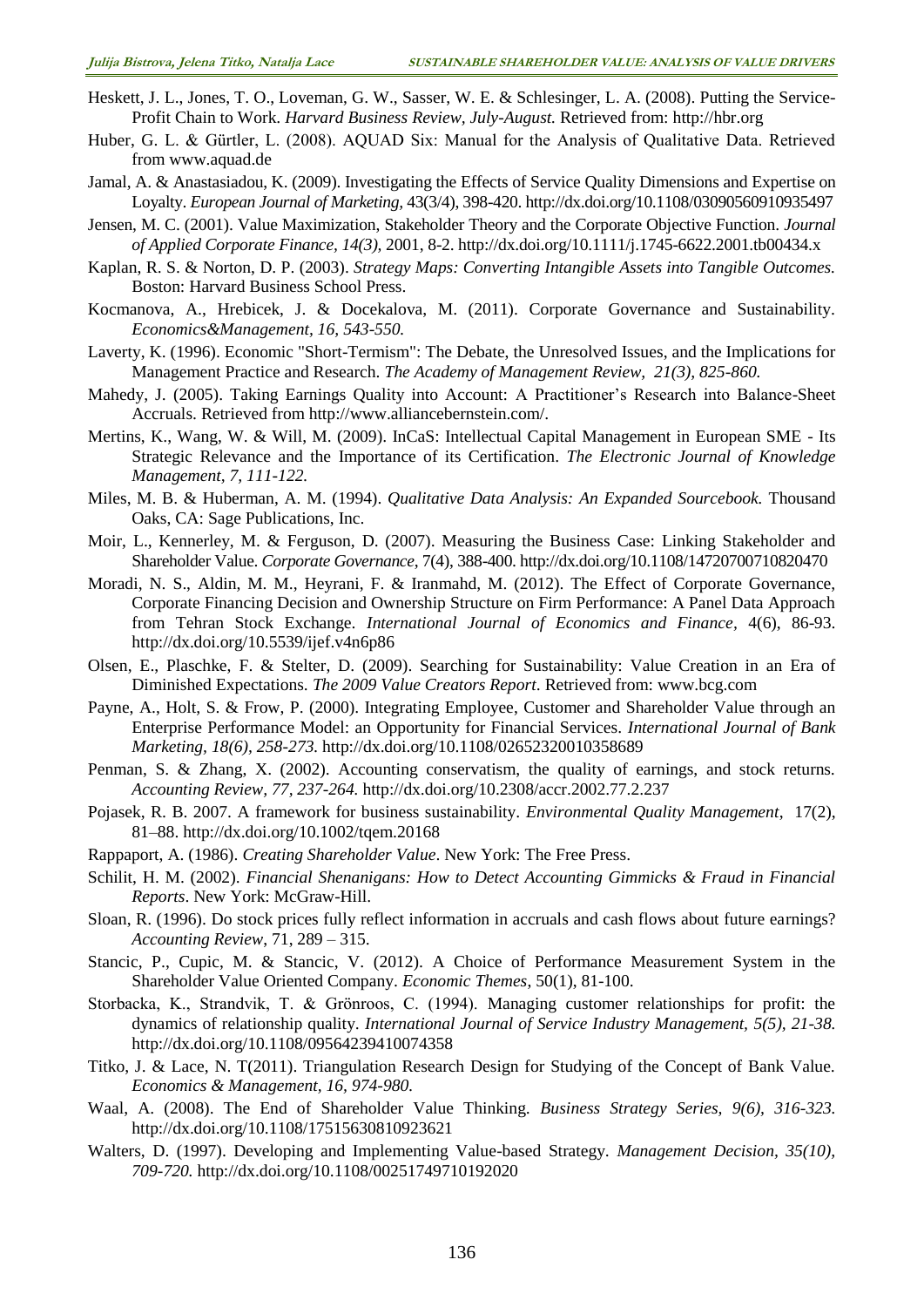| Table analysis (Project: SHW5) Frequencies |    |                |    |    |    |  |
|--------------------------------------------|----|----------------|----|----|----|--|
|                                            | Α  | в              | c  | D  | Ε  |  |
| board independence                         | ٥  | $\overline{2}$ | ٥  | 0  | 1  |  |
| board size                                 | 1  | ٥              | ٥  | ٥  | O  |  |
| board structure                            | ٥  | 1              | ٥  | 1  | ٥  |  |
| brand                                      | ٥  | ٥              | ٥  | 1  | 2  |  |
| capital investment                         | 1  | ٥              | 4  | 2  | ٥  |  |
| capital structure                          | ٥  | 2              | 2  | 1  | ٥  |  |
| CEO compensation                           | ٥  | 1              | ٥  | 2  | 6  |  |
| competitive advantage                      | ٥  | ٥              | 1  | 1  | ٥  |  |
| corporate ethics                           | ٥  | 2              | 4  | ٥  | 1  |  |
| corporate governance                       | 1  | 7              | 1  | 3  | 4  |  |
| corporate strategy                         | ٥  | 2              | 2  | 2  | 1  |  |
| cost of capital                            | 2  | ٥              | 4  | 1  | ٥  |  |
| <b>CSR</b>                                 | ٥  | 3              | 1  | 5  | 4  |  |
| customer satisfaction                      | 1  | 1              | ٥  | ٥  | 1  |  |
| diversification                            | ٥  | ٥              | ٥  | 1  | ٥  |  |
| dividend policy                            | 1  | 3              | ٥  | 1  | ٥  |  |
| duties of board                            | ٥  | ٥              | ٥  | 1  | ٥  |  |
| earnings quality                           | ٥  | 2              | ٥  | 2  | 2  |  |
| human capital                              | ٥  | 0              | 0  | 1  | ٥  |  |
| information disclosure                     | ٥  | 3              | 1  | ٥  | 1  |  |
| innovation capacity                        | 1  | 1              | ٥  | 1  | ٥  |  |
| intellectual property                      | ٥  | ٥              | ٥  | 1  | ٥  |  |
| long-term                                  | ٥  | 5              | 3  | 11 | 7  |  |
| market share                               | 1  | ٥              | ٥  | ٥  | ٥  |  |
| ownership                                  | ٥  | 3              | ٥  | 3  | 2  |  |
| performance                                | 2  | 3              | 2  | ٥  | 1  |  |
| reputation                                 | ٥  | ٥              | ٥  | 1  | 3  |  |
| risk management                            | 1  | ٥              | ٥  | 1  | ٥  |  |
| <b>SHV</b>                                 | 11 | 24             | 19 | 26 | 20 |  |
| specialization                             | ٥  | ٥              | 1  | ٥  | ٥  |  |
| stakeholder management                     | ٥  | 2              | ٥  | 5  | 5  |  |
| sustainability                             | ٥  | 4              | 5  | 3  | 3  |  |

## **Appendixes**

Figure 1. Frequency table generated by AQUAD (1st stage of coding)

| Table analysis (Project: SW3) Frequencies |    |     |    |    |    |  |  |  |
|-------------------------------------------|----|-----|----|----|----|--|--|--|
|                                           | А  | в   | с  | D  | Ε  |  |  |  |
| capital management                        | з  | 4   | 6  | 1  | n  |  |  |  |
| competitive advantage                     | 1  | o   | 2  | 2  | n  |  |  |  |
| corporate governance                      | 1  | 10. | 3  | ۹  | ٩  |  |  |  |
| CSR                                       | Ω  | 4   | 1  | 3  | 4  |  |  |  |
| earnings quality                          | Ω  | 4   | 4  | 2  | 4  |  |  |  |
| financial results                         | з  | з   | 1  | n  | n  |  |  |  |
| long term                                 | n  | 5   | 2  | 7  | б  |  |  |  |
| ownership                                 | n  | 1   | 1  | 1  | 1  |  |  |  |
| <b>SHW</b>                                | 13 | 23. | 18 | 21 | 22 |  |  |  |
| stakeholder                               | 2  | з   | n  | я  | 3  |  |  |  |
| strategic investments                     | 1. | 2   | з  | з  | 1  |  |  |  |
|                                           |    |     |    |    |    |  |  |  |
| A: /DEVELOPING before2008                 |    |     |    |    |    |  |  |  |
| /DEVELOPING since2009<br>в:               |    |     |    |    |    |  |  |  |
| /DEVELOPED before2001<br>c:               |    |     |    |    |    |  |  |  |
| /DEVELOPED 2001-2008<br>D:                |    |     |    |    |    |  |  |  |
| /DEVELOPED since2009<br>Е:                |    |     |    |    |    |  |  |  |

Figure 3. Frequency table generated by AQUAD (2nd stage of coding)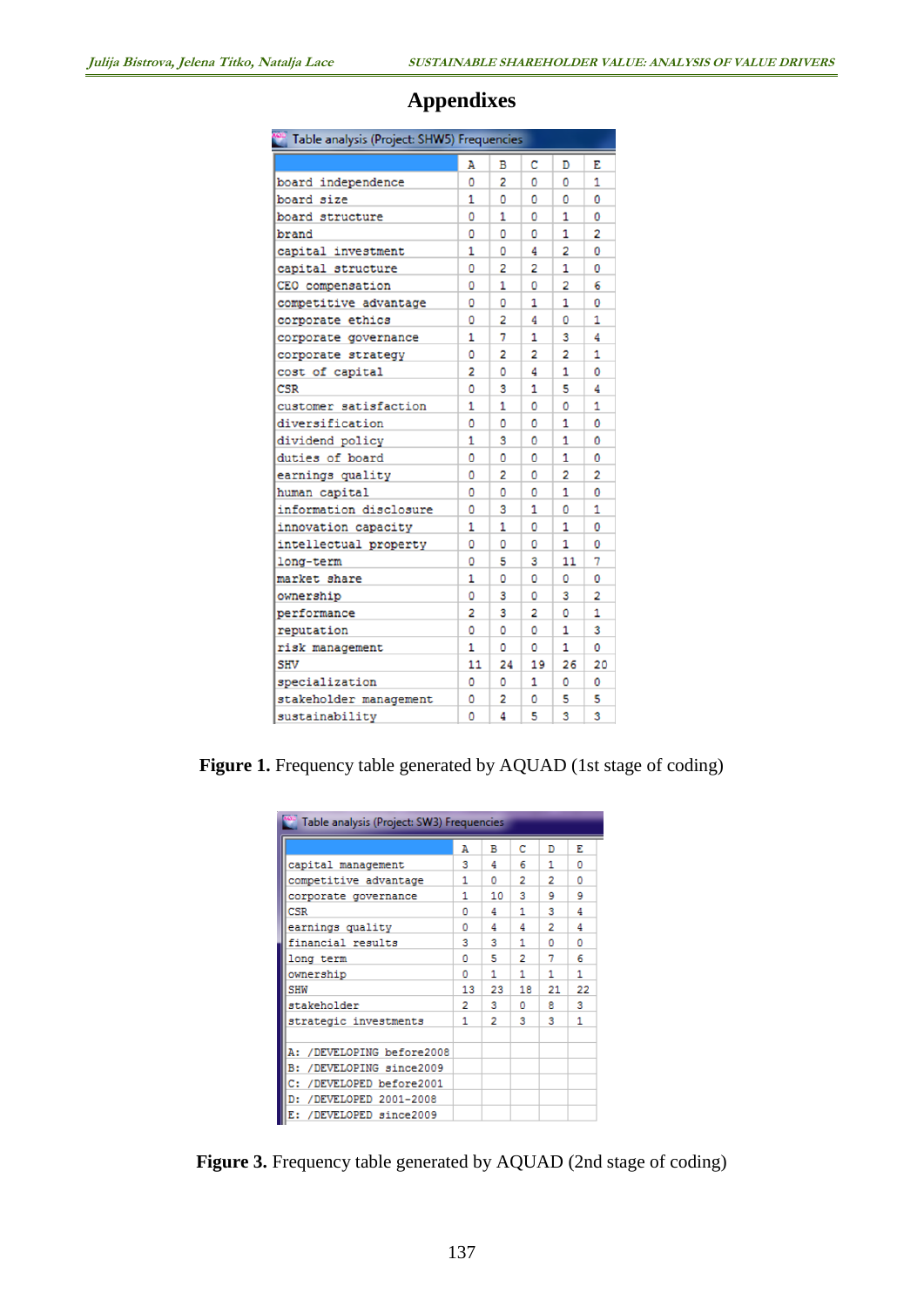| LINKAGE ANALYSIS : Data in SW3.nam                            |
|---------------------------------------------------------------|
|                                                               |
| --> File: adeveloping 2008 11.rtf---------------------------- |
| 0 confirmation(s)                                             |
|                                                               |
| 2 confirmation (s)                                            |
| --> File: developed2002.rtf-------------------------------    |
| 6 confirmation (s)                                            |
|                                                               |
| 5 confirmation (s)                                            |
|                                                               |
| 6 confirmation (s)                                            |

#### **Figure 4.** Linkage Analysis between Shareholder Value and Long-term Concept

| VOC.LST.              |     | FREQUENCY & VOC.LST. & TEXT |      | CONTEXT UNITS |
|-----------------------|-----|-----------------------------|------|---------------|
| capital management    | 57  | 9.88                        | 0.31 | 21            |
| corporate governance  | 119 | 20.62                       | 0.64 | 59            |
| <b>CSR</b>            | 19  | 3.29                        | 0.10 | 18            |
| earnings management   | 29  | 5.03                        | 0.16 | 16            |
| financial results     | 36  | 6.24                        | 0.19 | 25            |
| long-term             | 95  | 16.46                       | 0.51 | 52            |
| ownership             | 16  | 2.77                        | 0.09 | 12            |
| shareholder value     | 139 | 24.09                       | 0.75 | 75            |
| stakeholder           | 52  | 9.01                        | 0.28 | 33            |
| strategic investments | 15  | 2.60                        | 0.08 | 13            |

## **Figure 5.** Vocabulary List Statistics

Jaccard coefficient - ignores joint non-occurrence

|                       | i               |      | $\overline{2}$ | з    | 4    | 5    | 6    | 7    |
|-----------------------|-----------------|------|----------------|------|------|------|------|------|
|                       |                 | 8    | 9              |      |      |      |      |      |
|                       |                 |      |                |      |      |      |      |      |
| capital management    | 1 <sub>1</sub>  |      |                |      |      |      |      |      |
| corporate governance  | 2.              | 0.05 |                |      |      |      |      |      |
| <b>CSR</b>            | 3.              | 0.03 | 0.10           |      |      |      |      |      |
| earnings management   | 4               | 0.03 | 0.06           | 0.00 |      |      |      |      |
| financial results     | 5.              | 0.21 | 0.14           | 0.05 | 0.11 |      |      |      |
| long-term             | 6.              | 0.04 | 0.25           | 0.04 | 0.13 | 0.12 |      |      |
| ownership             | 7.              | 0.10 | 0.09           | 0.07 | 0.00 | 0.06 | 0.05 |      |
| shareholder value     | 8               | 0.07 | 0.34           | 0.07 | 0.08 | 0.11 | 0.32 | 0.10 |
| stakeholder           | 9               | 0.06 | 0.21           | 0.13 | 0.07 | 0.12 | 0.12 | 0.07 |
|                       |                 | 0.19 |                |      |      |      |      |      |
| strategic investments | 10 <sub>1</sub> | 0.03 | 0.09           | 0.07 | 0.00 | 0.03 | 0.08 | 0.00 |
|                       |                 | 0.11 | 0.05           |      |      |      |      |      |

## **Figure 6.** Joint Frequency Analysis